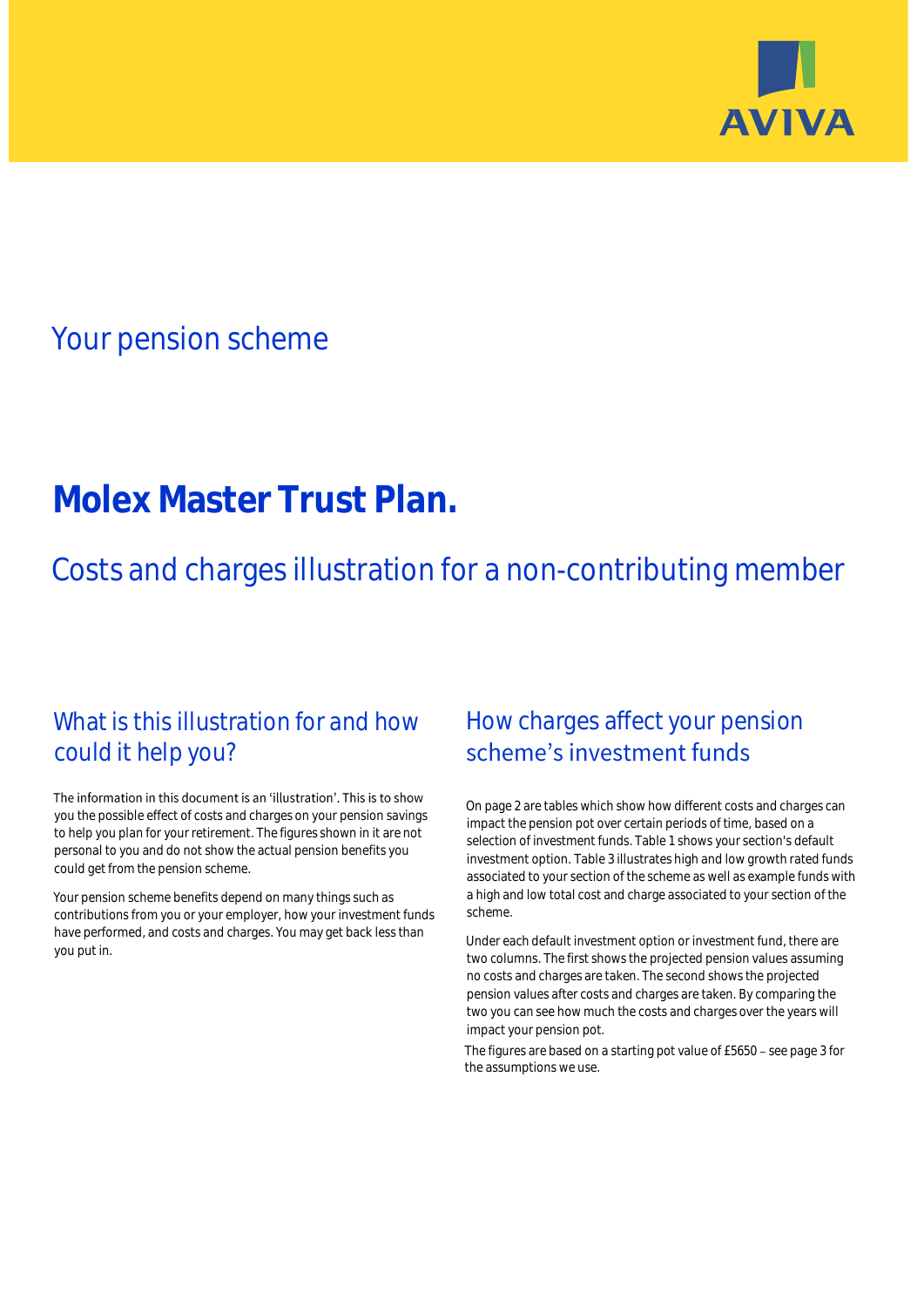### **Table 1**

| Illustration of effect of costs and charges on the Default Investment Option in |                                                                                               |                                    |  |  |  |  |  |  |  |
|---------------------------------------------------------------------------------|-----------------------------------------------------------------------------------------------|------------------------------------|--|--|--|--|--|--|--|
| <b>Molex Master Trust Plan.</b>                                                 |                                                                                               |                                    |  |  |  |  |  |  |  |
|                                                                                 | <b>My Future</b><br>Assumed growth rate 3.3% (p.a.)<br>Assumed costs and charges 0.52% (p.a.) |                                    |  |  |  |  |  |  |  |
|                                                                                 |                                                                                               |                                    |  |  |  |  |  |  |  |
|                                                                                 |                                                                                               |                                    |  |  |  |  |  |  |  |
| At end of year                                                                  | Projected value assuming no                                                                   | <b>Projected value after costs</b> |  |  |  |  |  |  |  |
|                                                                                 | costs and charges are taken                                                                   | and charges are taken              |  |  |  |  |  |  |  |
| $\mathbf{1}$                                                                    | £5,710                                                                                        | £5,680                             |  |  |  |  |  |  |  |
| $\overline{2}$                                                                  | £5,770                                                                                        | £5,710                             |  |  |  |  |  |  |  |
| 3                                                                               | £5,830                                                                                        | £5,740                             |  |  |  |  |  |  |  |
| 4                                                                               | £5,900                                                                                        | £5,770                             |  |  |  |  |  |  |  |
| 5                                                                               | £5,960                                                                                        | £5,800                             |  |  |  |  |  |  |  |
| 10                                                                              | £6,290                                                                                        | £5,960                             |  |  |  |  |  |  |  |
| 15                                                                              | £6,630                                                                                        | £6,120                             |  |  |  |  |  |  |  |
| 20                                                                              | £6,990                                                                                        | £6,280                             |  |  |  |  |  |  |  |
| 25                                                                              | £7,380                                                                                        | £6,450                             |  |  |  |  |  |  |  |
| 30                                                                              | £7,780                                                                                        | £6,630                             |  |  |  |  |  |  |  |
| 35                                                                              | £8,210                                                                                        | £6,810                             |  |  |  |  |  |  |  |
| 40                                                                              | £8,570                                                                                        | £6,920                             |  |  |  |  |  |  |  |
| 45                                                                              | £8,780                                                                                        | £6,910                             |  |  |  |  |  |  |  |
| 50                                                                              | £8,820                                                                                        | £6,780                             |  |  |  |  |  |  |  |

### **Table 2**

| List of Funds included in the Default Investment Option |                       |                    |  |  |  |  |  |  |
|---------------------------------------------------------|-----------------------|--------------------|--|--|--|--|--|--|
| <b>Fund name</b>                                        | <b>Total Cost and</b> | <b>Growth Rate</b> |  |  |  |  |  |  |
|                                                         | Charge (p.a.)         | (p.a.)             |  |  |  |  |  |  |
| Av MyM My Future Growth                                 | 0.54%                 | 3.60%              |  |  |  |  |  |  |
| Av MyM My Future Consolidation                          | 0.49%                 | 2.40%              |  |  |  |  |  |  |
|                                                         |                       |                    |  |  |  |  |  |  |
|                                                         |                       |                    |  |  |  |  |  |  |
|                                                         |                       |                    |  |  |  |  |  |  |
|                                                         |                       |                    |  |  |  |  |  |  |
|                                                         |                       |                    |  |  |  |  |  |  |
|                                                         |                       |                    |  |  |  |  |  |  |
|                                                         |                       |                    |  |  |  |  |  |  |
|                                                         |                       |                    |  |  |  |  |  |  |

#### **Aviva Life & Pensions UK Limited.**

Registered in England No. 3253947. Registered office: Aviva, Wellington Row, York, YO90 1WR. Authorised by the Prudential Regulation Authority and regulated by the Financial Conduct Authority and the Prudential Regulation Authority. Firm Reference Number 185896. **aviva.co.uk** TEMP GFI NG071309 09/2018